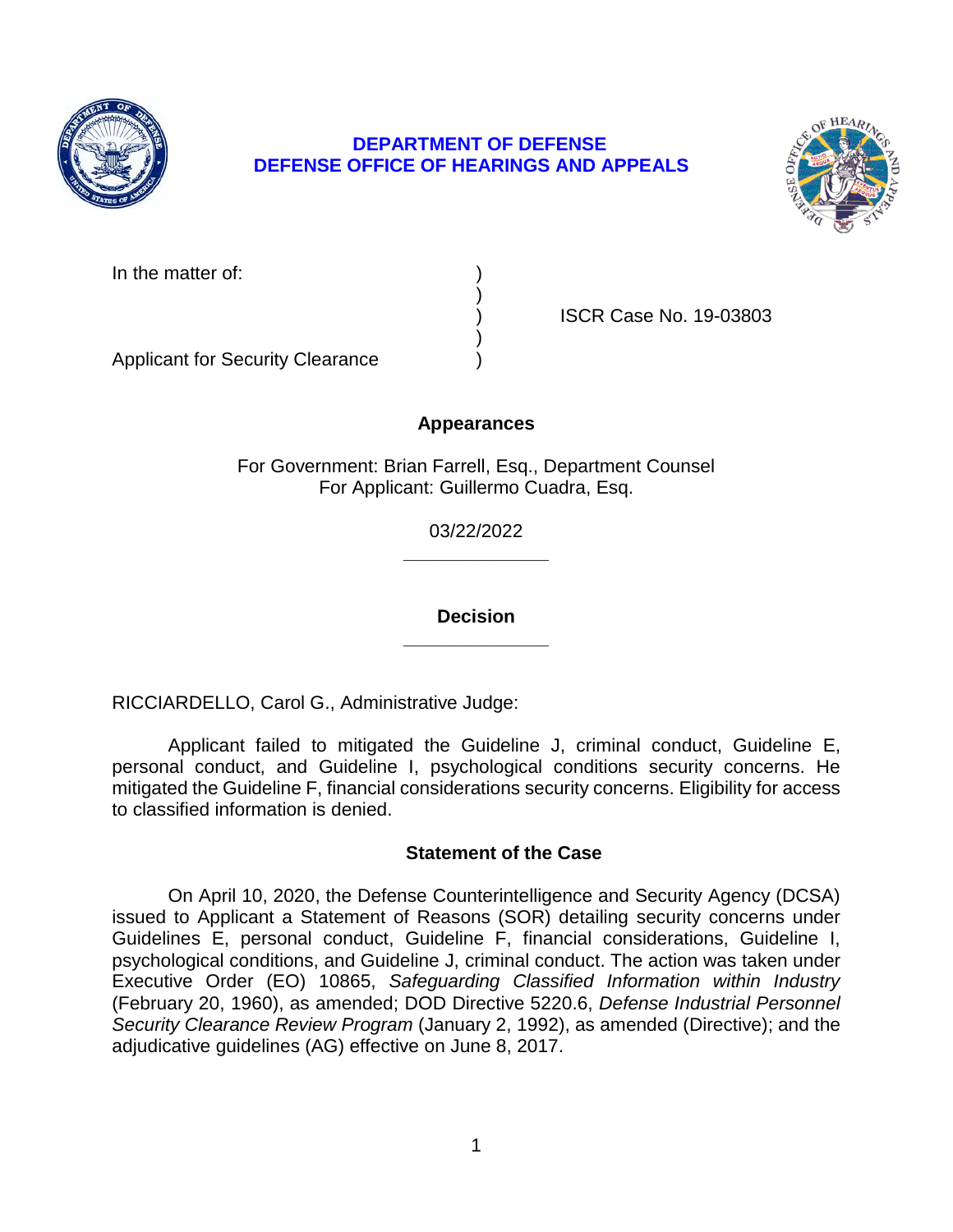In an undated answer to the SOR, Applicant requested a hearing before an administrative judge. The case was assigned to me on October 25, 2021. After coordinating with Applicant's attorney, the Defense Office of Hearings and Appeals (DOHA) issued a notice of hearing on December 7, 2021, scheduling the hearing for January 13, 2022, via Microsoft Teams. On January 10, 2022, Applicant's attorney requested a continuance due to contracting the COVID-19 virus. His request was granted and an amended notice of hearing was issued on January 12, 2022, scheduling the hearing for February 8, 2022. I convened the hearing as scheduled. The Government the basis of relevance. The objections were overruled and GE 1 through 11 were admitted into evidence. Applicant testified and offered Applicant Exhibits (AE) A through D. There were no objections and the exhibits were admitted into evidence. DOHA received the offered exhibits (GE) 1 through 11. Applicant's attorney objected to GEs 2 through 11 on hearing transcript on February 16, 2022.

### **Findings of Fact**

 Applicant denied all of the SOR allegations. After a thorough and careful review of the pleadings, testimony, and exhibits submitted, I make the following findings of fact.

 Applicant is 50 years old. He earned an associate's degree in 1994, a bachelor's degree in 2000, and a master's in business in 2018. He served on active duty in the military from 1994 to 2004 and then was in the inactive Reserve until 2006. He was honorably discharged as an E-6. He served in combat and earned a bronze star for valor. After his discharge, he worked for federal contractors. He held a security clearance until 2014. He has never married. He has a 24-year-old son. (Tr. 25-27, 58; GE 1, 2)

 Applicant has a history of criminal conduct. In May 1990, he was arrested and charged with disorderly conduct, carrying a concealed weapon (mace), and damage to property-criminal mischief. He was found guilty of the misdemeanor offenses. No information was provided regarding his sentence. (GE 3, 4)

 Applicant was arrested in March 1991 and charged with disorderly conduct and resisting an officer. He was acquitted of the charges. (GE 3)

 Applicant was arrested in September 1993 and charged with carrying a concealed weapon, resisting an officer, and obstruction. The charges were dismissed. (GE 3, 4)

 Applicant was arrested in November 2002 and charged with disorderly intoxication, public place cause disturbance, misdemeanor second degree. The charges were nolle prossed.

 In February 2006, Applicant was detained by law enforcement for several hours in London, England, for being involved in a minor altercation. He was not arrested. (GE 2)

 In June 2008, Applicant was arrested and charged with felony aggravated battery with a deadly weapon and armed burglary of a dwelling firearm possession. He had an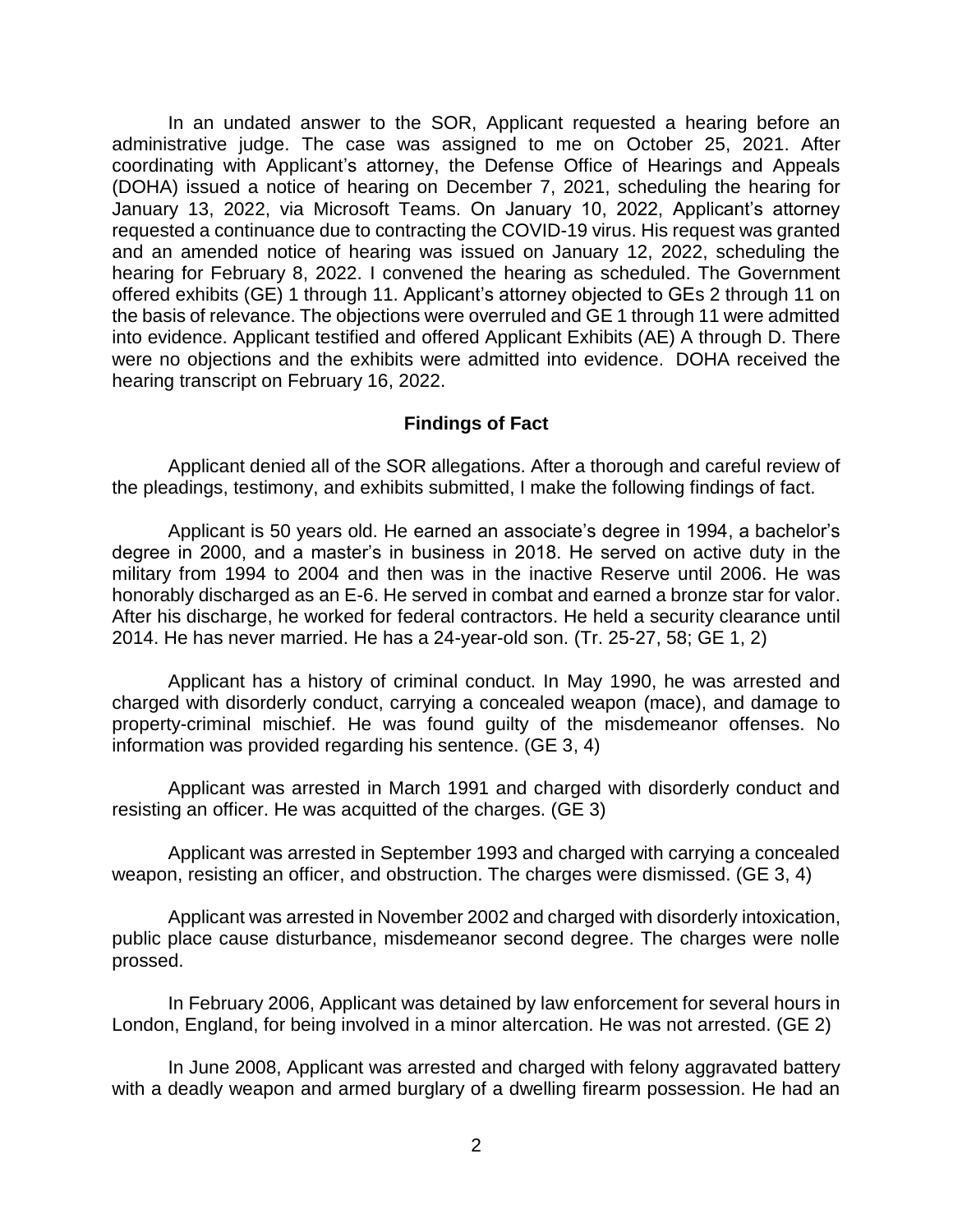altercation with the ex-husband of his girlfriend, when they were picking up her two small children. Applicant testified at his hearing that his girlfriend's children were with their father. Applicant and their mother, his girlfriend, went to pick them up. The children came out of the house, and Applicant buckled the kids into their car seats, and then heard his girlfriend scream from inside the house. He went inside and saw her ex-husband with a sawed off shotgun. He wrestled it away from him. Applicant was terrified. He grabbed a ceremonial sword from the wall and used it to hit the man's arm. Applicant testified that he reported the incident to the police and Applicant was arrested. The charges against him were later dismissed. (Tr. 134-146, 154; GE 2, 5)

 In 2011, Applicant was arrested and charged with aggravated assault. He testified that he was at a bar, having a private discussion with his friend, when a man intervened and they got into an argument. Then the man threw a wet napkin at him. Applicant retaliated by throwing a napkin holder at the man and striking him in the face. Applicant said he regretted his conduct and should not have thrown the object. (Tr. 118-119)

 Applicant made a statement to police at the time of his arrest. He told them he and a friend were walking by a bar and an employee of the bar singled him out and began yelling at him. He began to yell back. He told the police he never went inside the bar and remained outside during the verbal altercation. He said the men from the bar began to chase him and his friend. Applicant told the police he observed a hand gun. He said one of them had brass knuckles with a knife attached and was waving it at him saying "come on" in a threatening manner. He said he was in fear of his life. He testified that he lied to the police. (Tr. 117-123; GE 2, 6, 7)

 Witness statements and a surveillance video differ from Applicant's version of events. Applicant was inside the bar, and he began yelling at one of the employees, who was later identified as the manager of the bar. Applicant gave him the middle finger and the manager responded in kind. Applicant picked up a plastic napkin holder and threw it at the manager, striking him on the left side of his head. The manager and another employee began chasing Applicant and his friend outside the bar and down the street. While in pursuit, the manager called the police. Applicant had pepper spray and pointed it at the manager, who turned away, and Applicant sprayed his back. The police arrived and confiscated brass knuckles from the employee who ran with the manager. There was no gun. (GE 2, 6, 7)

 The police reviewed the videotape and noted that the manager was behind the bar, and Applicant walked up to it and began yelling at him. Applicant then gave the manager the middle finger. The manager gave it back and then Applicant threw the napkin holder at the manager, striking him on the side of the head. Applicant would not leave the bar. The manager then called the police and he and his employee chased Applicant and his friend. Applicant admitted he lied to the police because he was afraid of getting in to prosecute the charge in exchange for Applicant completing community service, which he did. The charges were nolle prossed. He believed he also paid a fine. There were no trouble. He said he later told the truth to the judge. He testified that the state decided not probation requirements. (Tr. 123-134, 151-152; GE 2, 6, 7)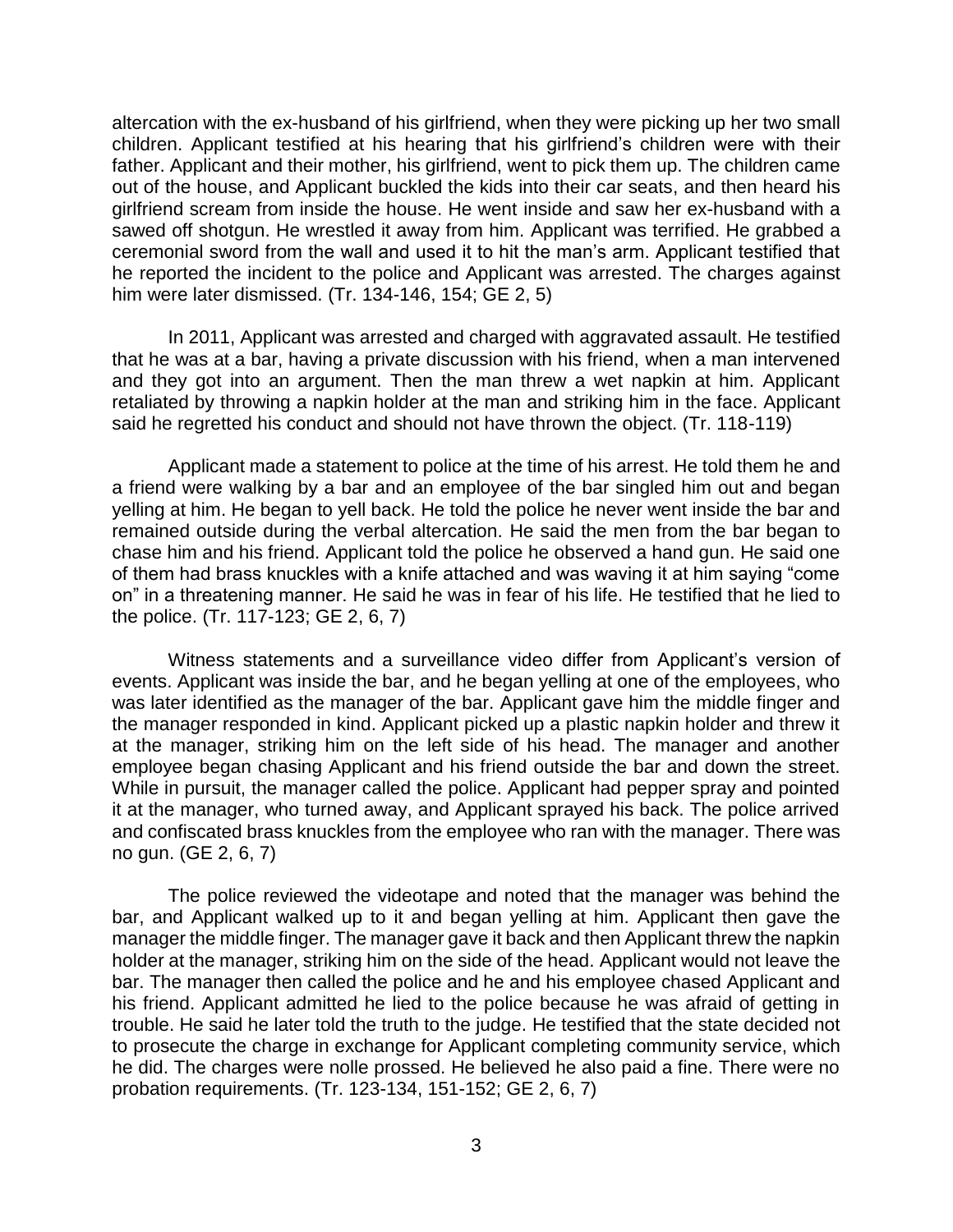In June 2014, Applicant was arrested and charged with battery, aggravated assault with a deadly weapon, a firearm, child neglect and possession of a firearm in the commission of a felony. These charges were the result of an incident involving road rage. Applicant's testimony differs greatly from police reports and witness statements of what the car with him. Applicant testified that the other vehicle tried to run him off the road. He and the occupants of the other vehicle were cursing at each other back and forth while driving. They met at a traffic light. He said his vehicle was blocked in by the other cars. He testified that he got out of the vehicle and saw two men approaching his vehicle. He asked them to leave and was attacked by two men. He pepper sprayed them. He thought one had a knife because he was stabbed. Applicant then ran back to his car to retrieve his gun, and chambered a round. The man was crawling away from Applicant on his hands and feet, retreating. Applicant estimated he was maybe 10-15 feet away, but still a threat. Applicant then walked over to the man and pointed the gun at him and asked him where the knife was. The man ignored his command. Applicant then left the area and transpired. Applicant claimed he was the victim. His son, 16 years old at the time, was in was later stopped by the police. (Tr. 29-32, 76 -117, 158-172)

 Applicant told the police that when he stopped his car, two men came to his vehicle and tried to grab his son from the interior of the car and tried to fight him. Applicant was defending himself. He went crazy when they tried to hit his son. He used pepper spray on them to get them away. He took out his gun to hold them back. He was in fear for his and his son's lives. He told the police that after he stopped the car, a man who was not an occupant of the other vehicles, who had been sitting on the curb, walked up to Applicant's vehicle and attacked him. Applicant pepper sprayed him, and they began to fight. Another person, also not involved in the road rage, also began attacking him. Applicant told police because these men were now chasing him he ran and got his gun from his car. He pointed it at them. He said he feared for his life. When he realized they were no longer chasing him, he left the scene. (GE 8)

 Applicant's son provided a statement to the police after the incident. He confirmed there was a mutual road rage incident that occurred. While driving, his father retrieved pepper spray and a hand gun from the glove box of the vehicle. When they stopped, a woman exited the other vehicle and said she was calling the police. His father made harassing statements to the woman. Then a man, not involved in the road rage, who his son and others believed was trying to diffuse the situation, walked up to Applicant's car and his father reached into the vehicle and grabbed the pepper spray and spayed the man. Then his father attacked the man, took him to the ground, and began fighting him. His son stated this man did not attempt to attack his father. While on the ground, another man came to the man's assistance, and kicked Applicant in the face. Applicant and the man on the ground continued fighting. The son was yelling at his father to stop fighting. His father then kicked the man in the head. This man was able to get away and crossed the street in retreat, where he collapsed. (GE 8)

 Applicant's son said his father then went back to his car, retrieved his gun and pointed it at the second man who intervened and then pointed it at the first man. Applicant admitted that when he went back for the gun there was a magazine in it with rounds and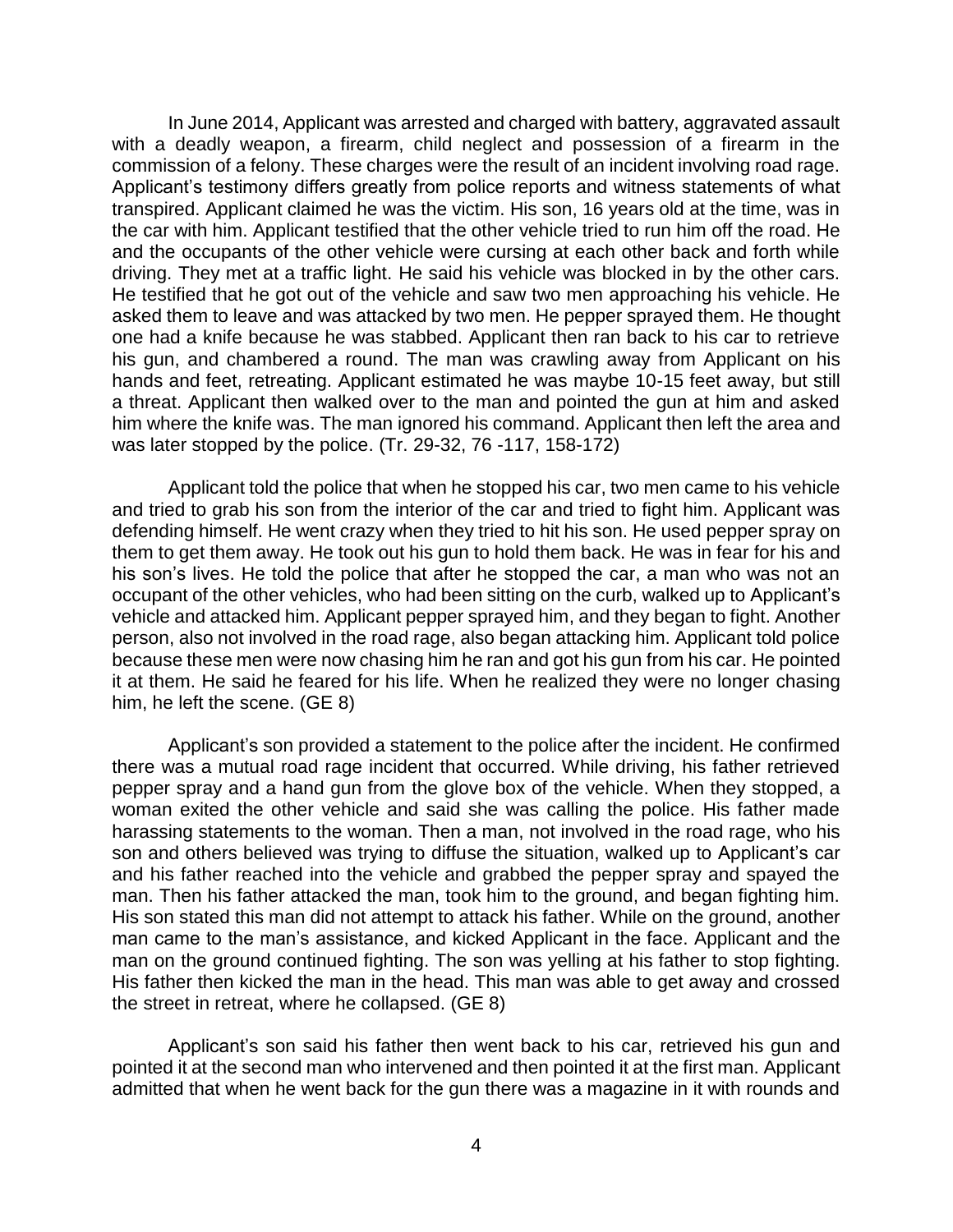he chambered one round. He admitted seeing the man crawling away on his hands and knees. He walked up to him and could not see a knife, but yelled at him to drop it, while pointing the gun at him. He then kicked the man in the head. Applicant was wearing boots that had 4 one-inch plastic spikes in the toe. Applicant testified he wears the boots for protection. He claimed that even though the man was crawling away he was still a threat. His son's statement said that Applicant then ran back to the car, put the gun between the driver's seat and the console and the pepper spray on the front seat and told his son they needed to leave the area before the police arrive. (Tr. 76-117, 156-172; GE 8)

 Numerous witness statements, including those with no direct interest in the case, contradict Applicant's version of what happened and essentially corroborate his son's statement. Applicant admitted that his initial statement to police was false. He denied that he got pepper spray and the gun out of the car console while they were still driving, contradicting what his son said. He believes the police coached or influenced his son's statement. I did not find Applicant's testimony credible. (Tr. 34, 76-117; GE 8)

 Any derogatory information that was not alleged will not be considered for disqualifying purposes, however, it may be considered in making a credibility determination, in the application of mitigating conditions, and in a whole-person analysis.

 A search of Applicant and his vehicle revealed one 40 caliber hollow-point bullet, black gloves, three cans of mace, steel boots with spikes, a semi-automatic Glock gun, and two Glock magazines, one with 12 rounds and one with 13 rounds. Applicant testified that he has hollow-point bullets because they will do the most damage. A regular bullet is not as accurate or efficient. He explained the hollow-point bullet is the standard to protect your life. (Tr. 174-175; GE 8)

 There were a total of nine charges against Applicant. He testified his bail was over a million dollars. He was in jail for two months and under house arrest for another eight months. In March 2015, he accepted a best-interest guilty plea to felony aggravated assault with a deadly weapon, and firearm possession. Adjudication was withheld on this charge. The charges of aggravated battery with a deadly weapon, a firearm, and improper exhibition of a dangerous weapon or firearm, were nolle prossed. Applicant was sentenced to four years of probation, ordered to meet with his probation officer monthly, 50 hours of community service, and to pay \$100 a month of court costs. He completed Applicant's probation was terminated, no court documents were produced to show the final adjudication of the charge. It likely was dismissed, but I do not have the documents to corroborate the final disposition. Applicant testified that he pleaded guilty because he ran out of money. He said he regretted the incident. He stated in his answer to the SOR: "After weighing all of the facts of the case carefully, the judge elected to withhold adjudication of guilt, although I admitted to pointing the firearm at the aggressor. I was his community service and his probation was terminated early in May 2017. Although not found guilty of the alleged charges." (Tr. 35-40, 74; Answer to the SOR; GE 9)

After Applicant completed his probation, he went back to school, volunteered at the VFW and created a veterans' nonprofit organization. He testified he sits on the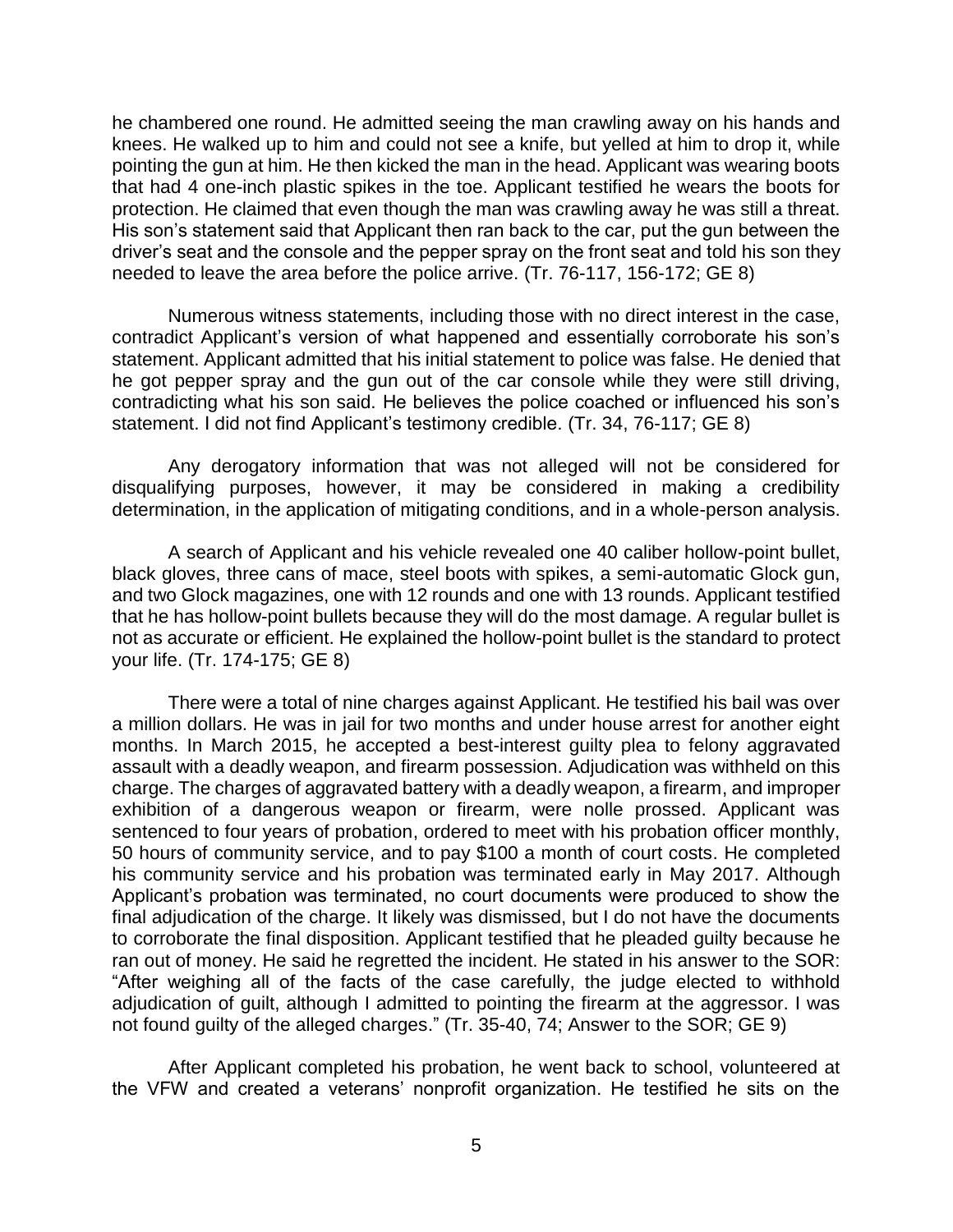governing board for a charity and participates in other philanthropic projects. Tr. 37, 40- 43)

Ĩ The SOR ¶ 1.i alleges that in 2017, there was an incident report made to the university police department, where Applicant was attending classes, alleging he had made a threat of violence against one of his classmates. The incident report was not provided as evidence. Applicant denied he threatened a classmate. Without the incident report or any other information about what allegedly occurred, there is insufficient evidence to corroborate a threat was made. I find in Applicant's favor on this allegation. (Tr. 49-56, 60-74, 151)

In January 2017, Applicant filed Chapter 7 bankruptcy. His debts (\$107,061) were discharged in May 2017. He attributed his financial difficulties to his 2014 arrest. He lost his job while he was in jail and was unable to pay his debts. He testified that he is now a small business owner and works in real estate. No additional financial issues have been raised. (Tr. 48-49, 146-149, 155-156; GE 11)

Ĭ The government requested Applicant undergo a psychological evaluation. One was conducted in October 2019 by a government-approved licensed clinical psychologist who is a board certified neuropsychologist. As part of Applicant's medical history, he disclosed that he has post-traumatic stress disorder (PTSD), but did not seek treatment for it until 2018. He underwent exposure therapy through the Veterans Affairs and found it effective. He did not feel he would engage in any further violent interactions with others.

 Applicant disclosed to the psychologist the 2011 incident at the bar where he threw Ĩ. the napkin holder at the manager. He told the psychologist that the incident was his fault. The manager was an Arab and the incident occurred during the Arab uprising events. When he saw something on the television, he became enraged and threw the object at the manager. He said he attended individual and group anger management training and learned how to calm himself.

Ï Applicant also gave his version of the facts of the 2014 aggravated assault with a deadly weapon incident. He said after a road rage incident, he was assaulted by two men, who he assumed were part of the traffic incident. He later learned they were good Samaritans. He said he pepper sprayed them and told them to stay back, but they did not. He said they then assaulted him. He said that he eventually got away from the men and went back to his car and pulled his gun out. The men ran away, and Applicant left the scene. He denied he pulled the gun out while he was driving. After discussing the events with the psychologist he stated "I used less violence than I could have in all of these situations." (GE 10)

 background, she concluded that his personality disorder and narcissistic traits are a ۔<br>۱ Ĵ The psychologist diagnosed Applicant with antisocial personality disorder with narcissistic traits. She did not see any signs of PTSD at present. Based on his security concern, and she has concerns about his judgment, trustworthiness, and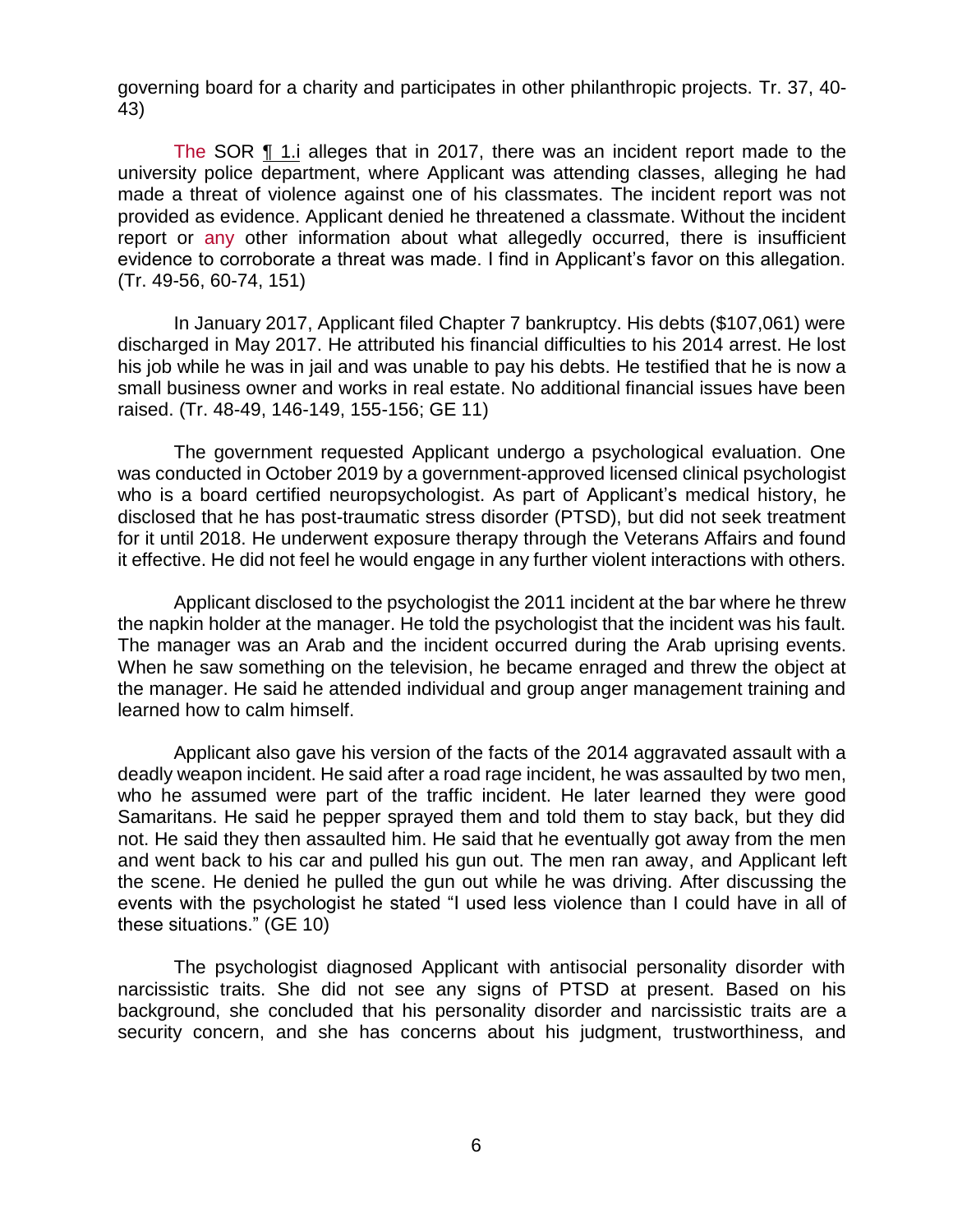reliability. His condition is pervasive and unlikely to improve, and his prognosis is poor. (GE 10)

Applicant apologized for the mistakes he made. He said he had to make splitsecond decisions and he made some wrong ones. He was emotional at the time. (Tr. 57- 58)

 Applicant's evidence included his medical record supporting his PTSD diagnosis. He also provided an article from the American Journal of Psychiatry from 2015 on narcissistic personality disorder, copies of potential job offers, and documents from his military service record. He provided excerpts from his performance evaluations throughout his military and civilian career, character statements from friends and family, and certificates of completion, training, and transcripts. He is described as intelligent, a team player, devoted, tenacious, respected, a leader, a person with integrity, a patriot, and loyal. He is a small business owner and a realtor. (Tr. 150; Answer to the SOR; AE A, B, C, D)

### **Policies**

 When evaluating an applicant's national security eligibility, the administrative judge must consider the AG. In addition to brief introductory explanations for each guideline, the adjudicative guidelines list potentially disqualifying conditions and mitigating conditions, which are used in evaluating an applicant's eligibility for access to classified information.

 These guidelines are not inflexible rules of law. Instead, recognizing the complexities of human behavior, these guidelines are applied in conjunction with the factors listed in the adjudicative process. The administrative judge's overarching adjudicative goal is a fair, impartial, and commonsense decision. According to AG  $\P$  2(c), the entire process is a conscientious scrutiny of a number of variables known as the "whole-person concept." The administrative judge must consider all available, reliable information about the person, past and present, favorable and unfavorable, in making a decision.

The protection of the national security is the paramount consideration. AG  $\P$  2(b) eligibility will be resolved in favor of the national security." In reaching this decision, I have drawn only those conclusions that are reasonable, logical, and based on the evidence contained in the record. Likewise, I have avoided drawing inferences grounded on mere requires that "[a]ny doubt concerning personnel being considered for national security speculation or conjecture.

 Under Directive ¶ E3.1.14, the Government must present evidence to establish controverted facts alleged in the SOR. Directive ¶ E3.1.15 states an "applicant is responsible for presenting witnesses and other evidence to rebut, explain, extenuate, or mitigate facts admitted by applicant or proven by Department Counsel, and has the ultimate burden of persuasion as to obtaining a favorable security decision."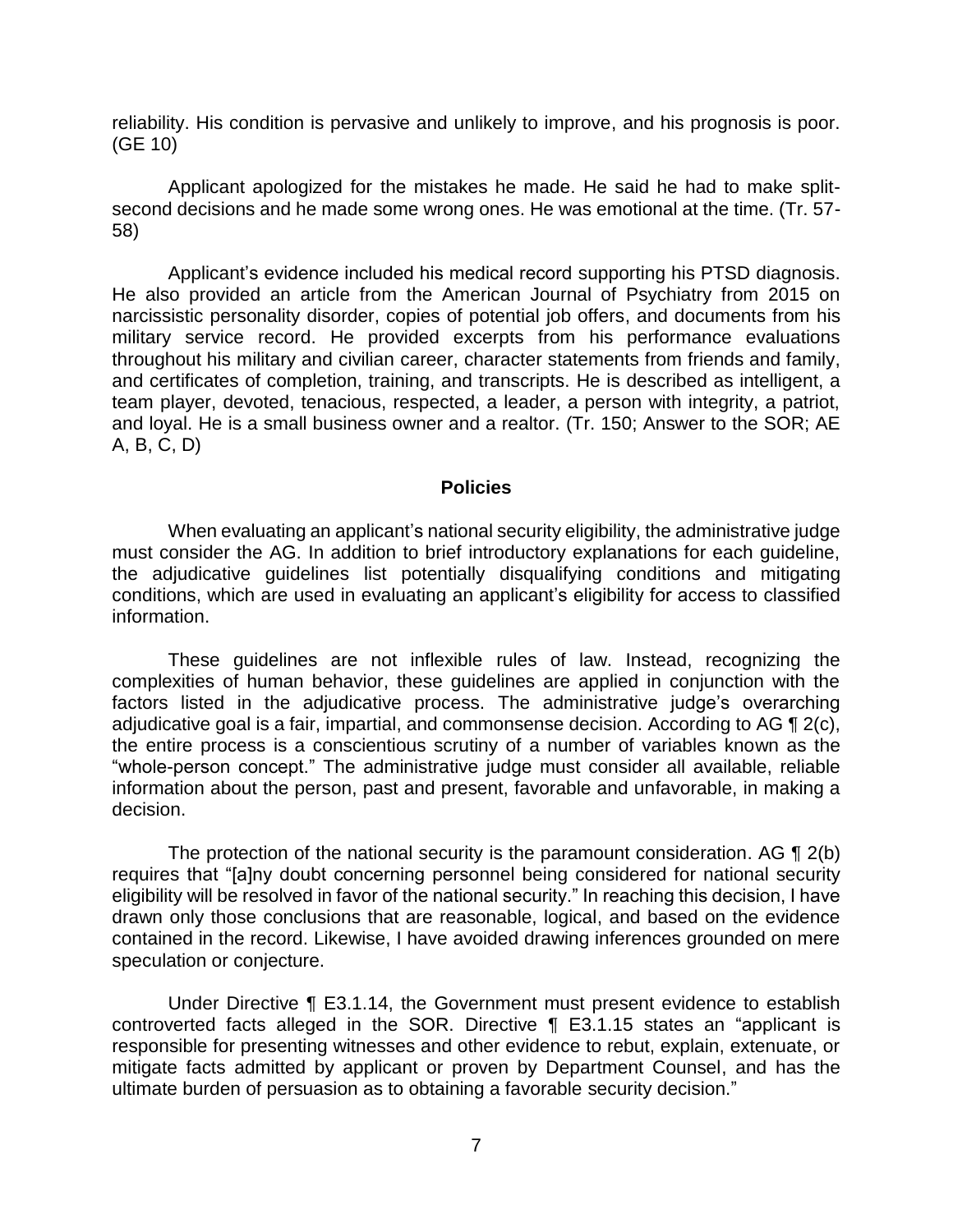A person who seeks access to classified information enters into a fiduciary relationship with the Government predicated upon trust and confidence. This relationship transcends normal duty hours and endures throughout off-duty hours. The Government reposes a high degree of trust and confidence in individuals to whom it grants access to classified information. Decisions include, by necessity, consideration of the possible risk that an applicant may deliberately or inadvertently fail to safeguard classified information. Such decisions entail a certain degree of legally permissible extrapolation as to potential, rather than actual, risk of compromise of classified information.

 Section 7 of EO 10865 provides that decisions shall be "in terms of the national interest and shall in no sense be a determination as to the loyalty of the applicant concerned." *See also* EO 12968, Section 3.1(b) (listing multiple prerequisites for access to classified or sensitive information).

### **Analysis**

### **Guideline J: Criminal Conduct**

The security concern for criminal conduct is set out in AG  $\&$  30:

Criminal activity creates doubt about a person's judgment, reliability, and trustworthiness. By its very nature, it calls into question a person's ability or willingness to comply with laws, rules, and regulations.

 The guideline notes several conditions that could raise security concerns. I have considered all of the disqualifying conditions under AG ¶ 31, and the following are potentially applicable:

(a) a pattern of minor offenses, any one of which on its own would be unlikely to affect a national security eligibility decision, but which in combination cast doubt on the individual's judgment, reliability, or trustworthiness; and

 (b) evidence (including, but not limited to, a credible allegation, an admission, and matters of official record) of criminal conduct, regardless of whether the individual was formally charged, prosecuted, or convicted.

 Applicant was involved in minor offenses in 1990, 1991, 1993, 2002, and 2006. Most of the charges were either dismissed or nolle prossed. He was acquitted of the offenses that occurred in 1991 and was found guilty of the 1990 offenses. In 2008, he was involved in an aggravated assault incident where the charges were dismissed. In 2011, he was involved in an incident in a bar and was charged with aggravated assault. The charge was nolle prossed after he agreed to complete community service. In 2014, he was charged with felony aggravated assault with a deadly weapon and various other charges. He plead guilty to the aggravated assault charge and adjudication was withheld until he completed certain court requirements. The above disqualifying conditions apply.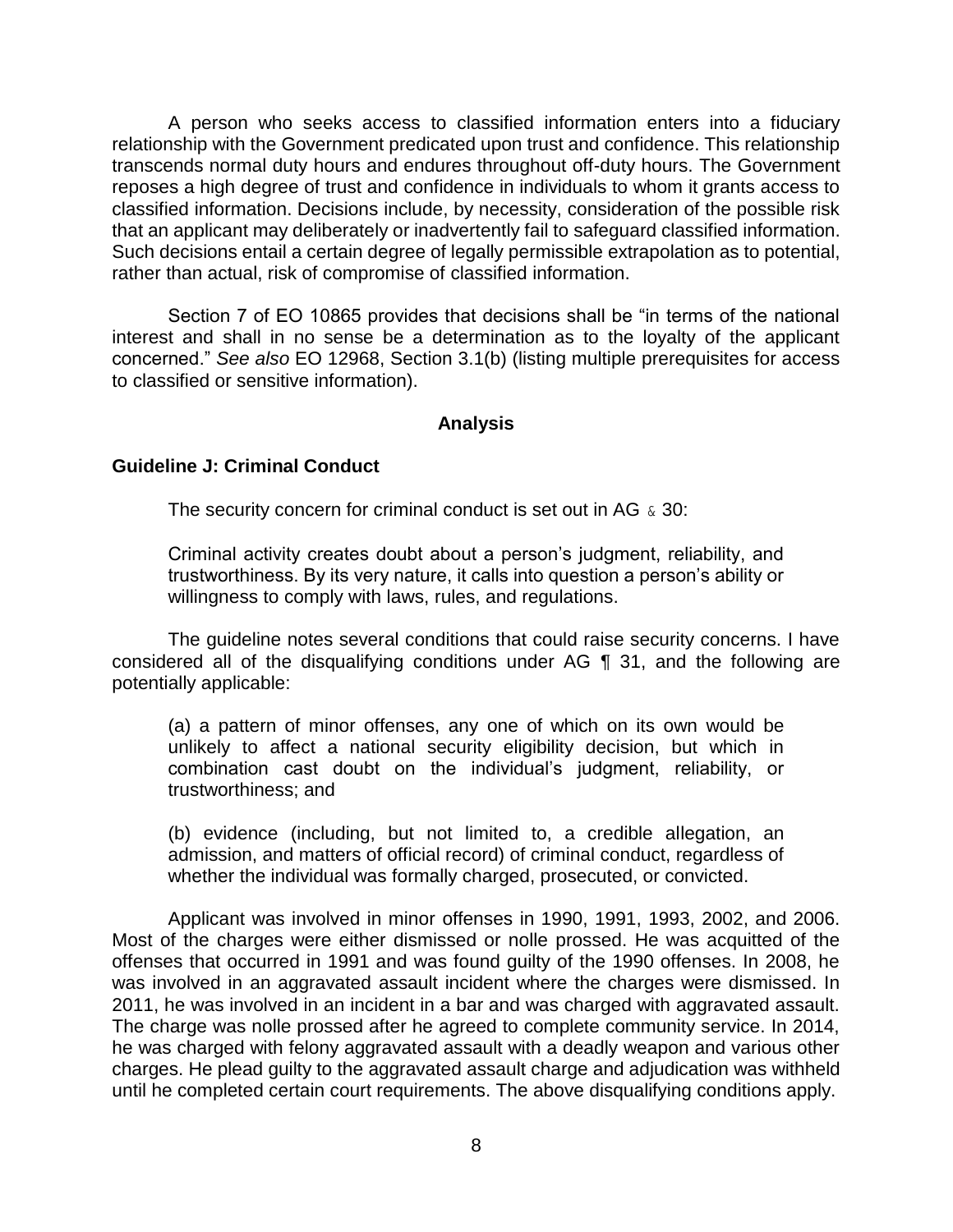The guideline also includes conditions that could mitigate security concerns arising from criminal conduct. The following mitigating conditions under AG ¶ 32 are potentially applicable:

(a) so much time has elapsed since the criminal behavior happened, or it happened under such unusual circumstances, that it is unlikely to recur and does not cast doubt on the individual's reliability, trustworthiness, or good judgment; and

 (d) there is evidence of successful rehabilitation; including, but not limited to, the passage of time without recurrence of criminal activity, restitution, compliance with the terms of parole or probation, job training or higher education, good employment record, or constructive community involvement.

 Applicant has a history of criminal conduct that began with minor offenses, but his more recent conduct in 2011 and 2014 is serious. Although much of his conduct has not culminated in convictions, his behavior is a cause of concern. His admissions and evidence indicate he was the instigator when he assaulted the manager of a bar in 2011. In 2014, Applicant was charged and pleaded guilty to felony assault with a deadly weapon, a gun, but under a plea agreement the judge withheld adjudication. He was sentenced to four years of probation and community service, which he completed successfully. He seems to believe that this exonerates him of any wrongdoing. It does not.

 There was a significant period of time, while serving in the military, that Applicant did not have any criminal offenses. However, his conduct in 2011 and 2014 is a cause of concern. I have considered all of the facts surrounding Applicant's conduct. I am not convinced that he has addressed his behavior and taken responsibility for his conduct. Based on his history, there is insufficient evidence to find that his conduct happened under unique circumstances and it is unlikely to recur. His conduct casts doubt on his reliability, trustworthiness, and good judgment. AG ¶ 32(a) does not apply.

 There is evidence of rehabilitation. Applicant went back to school to earn a master's degree and is involved in philanthropic projects. I have also considered the time that has passed since his last criminal conduct. Although AG ¶ 32(d) applies, it is not enough to overcome the concerns raised by his past criminal conduct.

### **Guideline E: Personal Conduct**

AG ¶ 15 expresses the security concerns for personal conduct:

 unwillingness to comply with rules and regulations can raise questions about an individual's reliability, trustworthiness and ability to protect classified information. Of special interest is any failure to provide truthful Conduct involving questionable judgment, lack of candor, dishonesty, or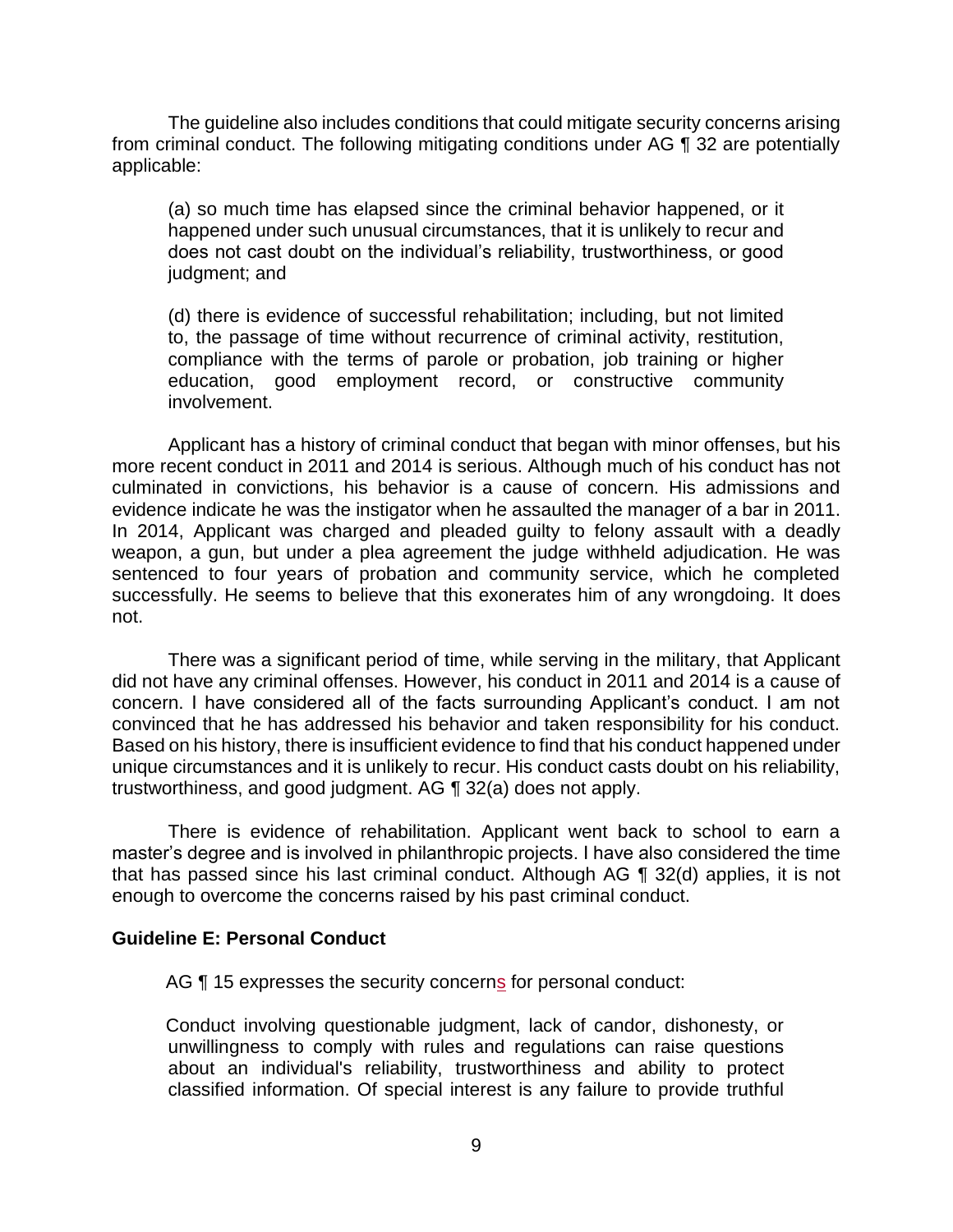and candid answers during the security clearance process or any other failure to cooperate with the security clearance process. The following will normally result in an unfavorable national security eligibility determination, security clearance action, or cancellation of further processing for national security eligibility:

AG ¶ 16 describes conditions that could raise a security concern and may be disqualifying. I find the following potentially applicable:

(e) personal conduct, or concealment of information about one's conduct, that creates a vulnerability to exploitation, manipulation, or duress by a foreign intelligence entity or other individual or group. Such conduct includes: (1) engaging in activities which, if known, could affect the person's personal, professional, or community standing; . . ..

 Applicant's criminal conduct was cross-alleged under Guideline E, personal conduct. Some of his conduct alleged under the criminal conduct guideline was minor, and did not result in an arrest, charge, or conviction. Although some of the offenses were nolle prossed or dismissed, his personal conduct alleged in the SOR is a security concern and the above disqualifying condition applies.

 The following mitigating conditions under AG ¶ 17 are potentially applicable to the disqualifying security concerns based on the facts:

(c) the offense is so minor, or so much time has passed, or the behavior is so infrequent or it happened under such unique circumstances that it is unlikely to recur and does not cast doubt on the individual's reliability, trustworthiness, or good judgment; and

(d) the individual has acknowledged the behavior and obtained counseling to change the behavior or taken other positive steps to alleviate the stressors, circumstances, or factors that contributed to untrustworthy, unreliable, or other inappropriate behavior, and such behavior is unlikely to recur.

 The same analysis under Guideline J applies under the personal conduct insufficient evidence to conclude he has acknowledged his past behavior and adequately addressed it through counseling. I find the evidence is insufficient to conclude future guideline. It appears Applicant is in a better emotional and mental state, but there is inappropriate behavior is unlikely to recur. The above mitigating conditions do not apply.

### **Guideline I: Psychological Conditions**

The security concern for psychological conditions is set out in AG ¶ 27: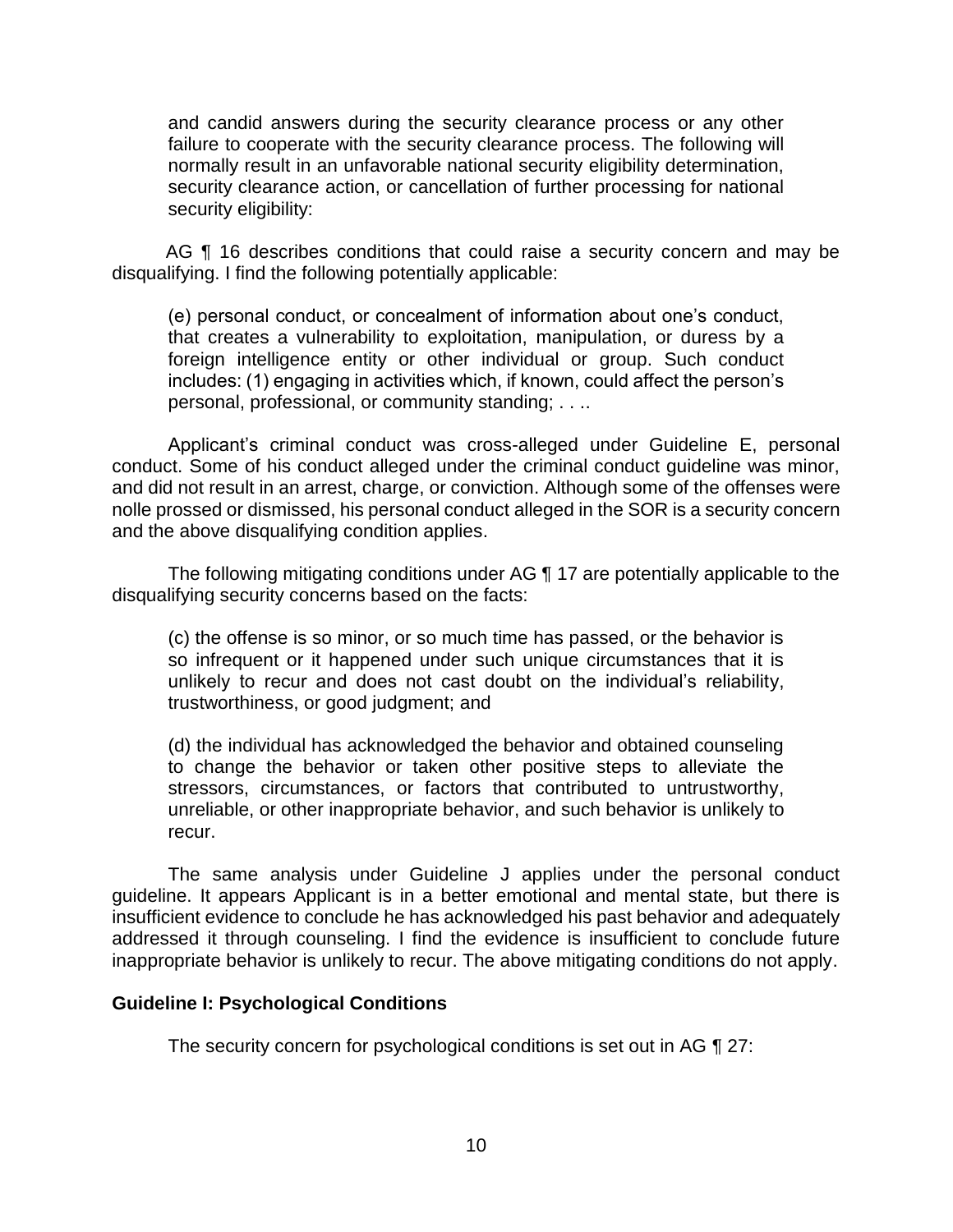Certain emotional, mental, and personality conditions can impair judgment, reliability, or trustworthiness. A formal diagnosis of a disorder is not required for there to be a concern under this guideline. A duly qualified mental health acceptable to and approved by the U.S. Government, should be consulted when evaluating potentially disqualifying and mitigating information under this guideline and an opinion, including prognosis, should be sought. No negative interference concerning the standards in this guideline may be professional (e.g., clinical psychologist, or psychiatrist) employed by, or raised solely on the basis of mental health counseling.

 The guideline notes several conditions that could raise security concerns. I have considered all of the disqualifying conditions under AG ¶ 28, and the following are potentially applicable:

(b) an opinion by a duly qualified mental health professional that the individual has a condition that may impair judgment, stability, reliability, or trustworthiness.

 Applicant was evaluated by a DOD-approved licensed psychologist in October 2019. He was diagnosed with antisocial personality disorder with narcissistic traits. She she has concerns about his judgment, trustworthiness, and reliability. His condition is pervasive and unlikely to improve, and his prognosis is poor. I find the above disqualifying concluded that his personality disorder and narcissistic traits are a security concern, and condition applies.

 The guideline also includes conditions that could mitigate security concerns arising from psychological conditions. The following mitigating conditions under AG 1 29 were considered:

(a) the identified condition is readily controllable with treatment, and the individual has demonstrated ongoing and consistent compliance with the treatment plan;

(b) the individual has voluntarily entered a counseling or treatment program for a condition that is amenable to treatment, and the individual is currently receiving counseling or treatment with a favorable prognosis by a duly qualified mental health professional;

(c) recent opinion by a duly qualified mental health professional employed by, or acceptable to and approved by, the U.S. Government that an individual's previous condition is under control or in remission, and has a low probability of recurrence or exacerbation;

(d) the past psychological/psychiatric condition was temporary, the situation has been resolved, and the individual no longer shows indications of emotional instability; and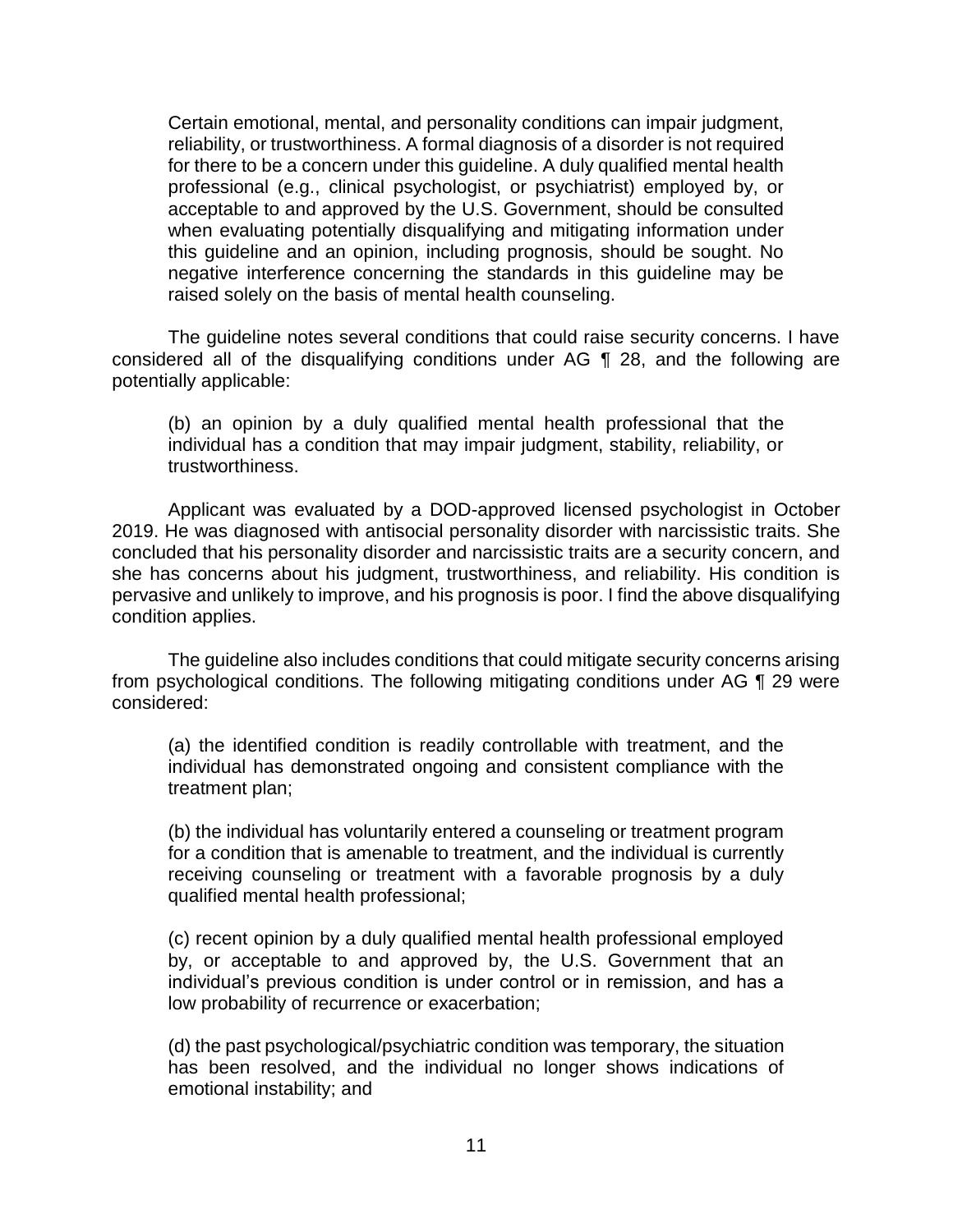(e) there is no indication of a current problem.

 There is insufficient evidence to apply any of the above mitigating conditions. Although, Applicant's medical records indicated that he suffered from PTSD, he merely alluded to treatment he had to resolve it. He also mentioned he attended anger management, but again no corroborating evidence was provided. There was no evidence of any of the following: that he is participating in a treatment program regarding his current diagnosis, that there is a favorable prognosis, that his condition is under control or in remission, or there is a low probability of recurrence.

# **Guideline F: Financial Considerations**

 The security concern relating to the guideline for financial considerations is set out in AG ¶ 18:

Failure to live within one's means, satisfy debts, and meet financial obligations may indicate poor self-control, lack of judgment, or unwillingness to abide by rules and regulations, all of which can raise questions about an individual's reliability, trustworthiness, and ability to protect classified or sensitive information. Financial distress can also be caused or exacerbated by, and thus can be a possible indicator of, other issues of personnel security concern such as excessive gambling, mental health conditions, substance misuse, or alcohol abuse or dependence. An individual who is financially overextended is at greater risk of having to engage in illegal or otherwise questionable acts to generate funds. Affluence that cannot be explained by known sources of income is also a security concern insofar as it may result from criminal activity, including espionage.

AG ¶ 19 provides conditions that could raise security concerns. The following are potentially applicable:

(a) inability to satisfy debts.

 In 2017, Applicant had his debts discharged in Chapter 7 bankruptcy because he was unable to work after his 2014 arrest. There is sufficient evidence to support the application of the above disqualifying condition.

 The guideline also includes conditions that could mitigate security concerns arising from financial difficulties. The following mitigating conditions under AG ¶ 20 are potentially applicable:

(a) the behavior happened so long ago, was so infrequent, or occurred under such circumstances that it is unlikely to recur and does not cast doubt on the individual's current reliability, trustworthiness, or good judgment; and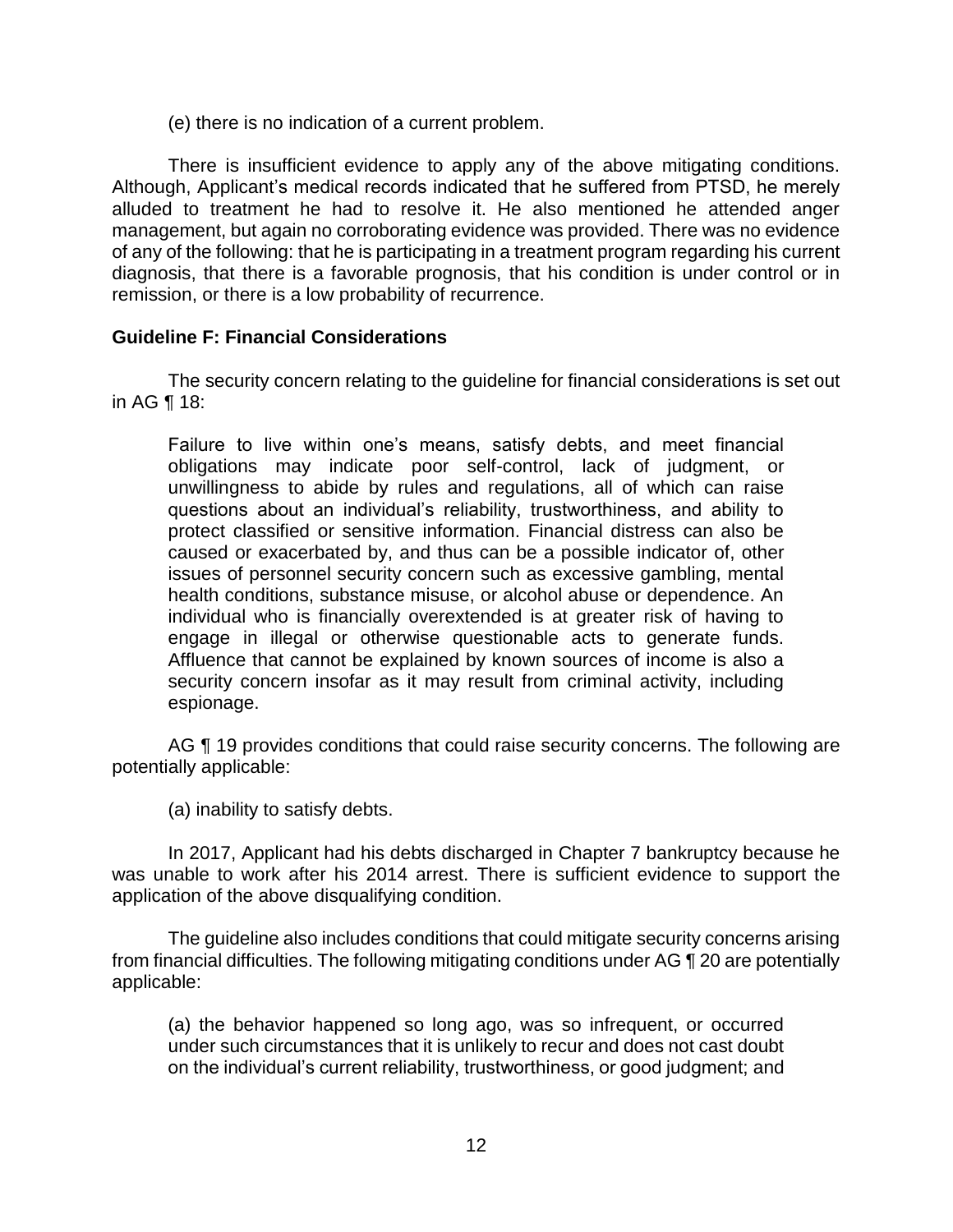(b) the conditions that resulted in the financial problem were largely beyond the person's control (e.g., loss of employment, a business downturn, unexpected medical emergency, a death, divorce or separation, clear victimization by predatory lending practices, or identity theft), and the individual acted responsibly under the circumstances.

 Applicant was arrested in 2014 and was unable to work, which resulted in him being unable to pay his debts. He is responsible for his actions, and his arrest was not beyond his control. AG ¶ 20(b) does not apply. It does not appear that Applicant had any financial concerns prior to his arrest. It also appears that he currently pays his bills on time and there are no other financial concerns raised. I find that his financial problems happened under unique circumstances and are unlikely to recur. AG ¶ 20(a) applies

### **Whole-Person Concept**

 Under the whole-person concept, the administrative judge must evaluate an applicant's eligibility for a security clearance by considering the totality of the applicant's conduct and all the circumstances. The administrative judge should consider the nine adjudicative process factors listed at AG ¶ 2(d):

(1) the nature, extent, and seriousness of the conduct; (2) the circumstances surrounding the conduct, to include knowledgeable participation; (3) the frequency and recency of the conduct; (4) the individual's age and maturity at the time of the conduct; (5) the extent to which participation is voluntary; (6) the presence or absence of rehabilitation and other permanent behavioral changes; (7) the motivation for the conduct; (8) the potential for pressure, coercion, exploitation, or duress; and (9) the likelihood of continuation or recurrence.

Under AG ¶ 2(c), the ultimate determination of whether to grant eligibility for a security clearance must be an overall commonsense judgment based upon careful consideration of the guidelines and the whole-person concept.

 I considered the potentially disqualifying and mitigating conditions in light of all the Guidelines E, F, I and J, in my whole-person analysis. Some of the factors in AG  $\P$  2(d) facts and circumstances surrounding this case. I have incorporated my comments under were addressed under those guidelines, but some warrant additional comment.

 Applicant served honorably in the military, was decorated for his service, and provided numerous positive statements from his past military and civilian performance reports and his philanthropic ventures. However, Applicant has not fully embraced his responsibility for his past behavior. Of particulate note is that during both the 2011 and 2014 incidents he lied to the police. Although adjudication was withheld on the most serious offense in 2014, it does not exonerate Applicant regarding his underlying behavior, whether or not it ultimately resulted in a criminal conviction. He pleaded guilty to the offense. He was placed on probation for four years. This is not absolution by the